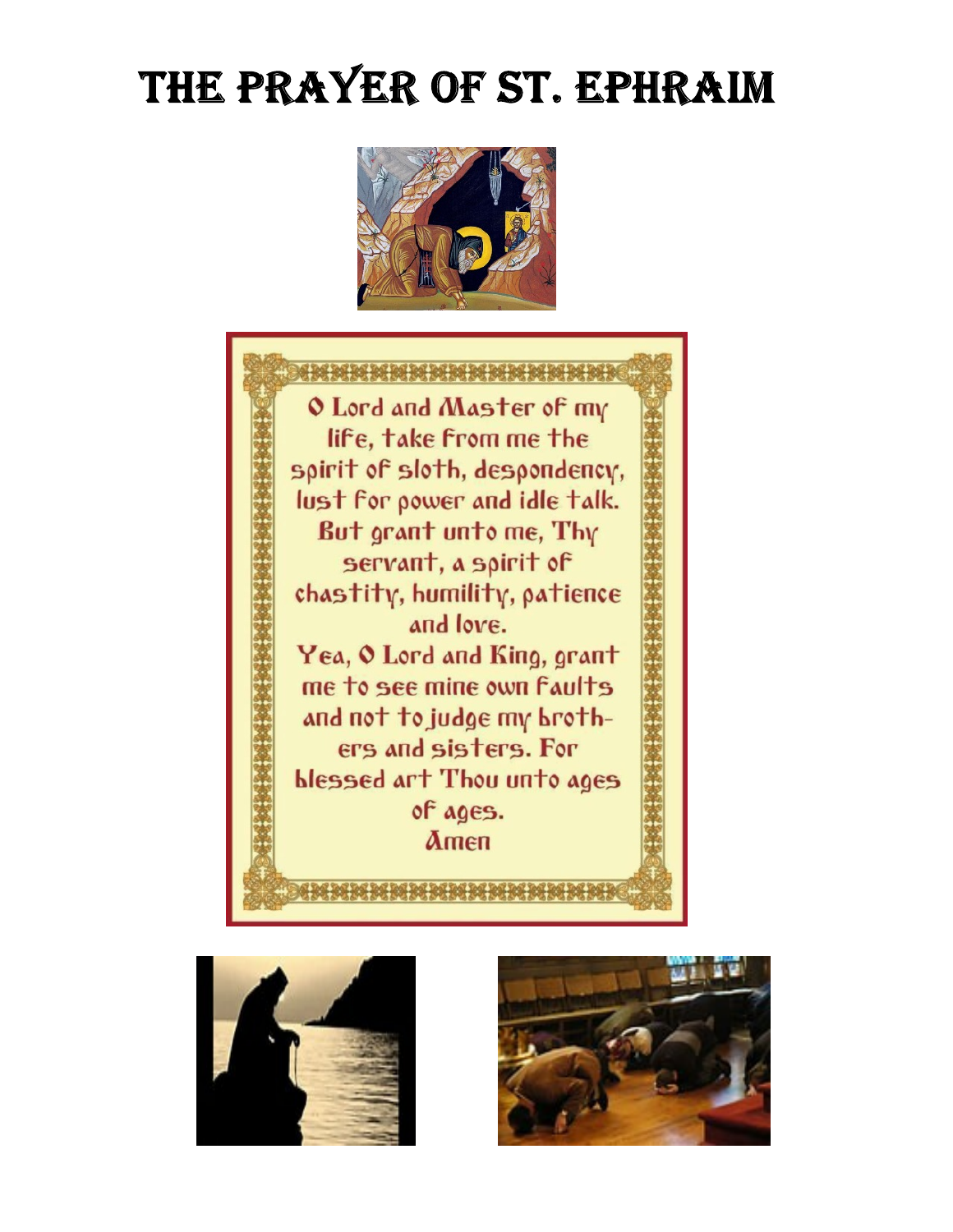

# Holy assumption Orthodox Church

**OCA - Diocese of the Midwest**

V. Rev. Archpriest Andrew Bartek, Rector Parish Council President: Ron Royhab



**MARCH Bulletin Sponsor:** *Fr. Andrew in memory of my ordaining Bishop, His Eminence Metropolitan Nicholas*

*Liturgical & Events Schedule*

**Sunday, March 13** 9:10 am Hours / Divine Liturgy / Procession of Icons / Social

**Wednesday, March 16** 6:00 pm Pre-Sanctified Liturgy

**Friday, March 18** 6:30 pm: Akathist / Confessions

#### **Saturday, March 19**

 3:30 pm: Panachida w/ reading of deceased names followed by Great Vespers / Confessions

**Sunday, March 20** 9:10 am Hours Divine Liturgy / Memorial Sunday / Social

## **FEBRUARY / MARCH CHURCH CLEANING SCHEDULE**

Week of March 13: Bobbie Week of March 20: Natalie Week of March 27: Basil & Tim



**Note:** If there are services during the week vacuum after each service.

Thank you for your service!

# **40 DAY REMEMBRANCE**

**March 6:** Tom Welch **March 13**: 2 police officers killed in GA / 3 Firemen from MD / School shooting victims in MN **March 20**: Chris from Bruno's / Captain John Esposito **March 27**: Matushka Carol Ann Janeček **April 2**: Marguerite Bird

**April 10**: Aijire Dardovski

*110 E Main Street, Marblehead, OH 43440 Rectory 419-798-4591 / Cell 570-212-8747 <www.holyassumptionmarblehead.org> info@holyassumptionmarblehead.org*

# **SUNDAY MARCH 13, 2022**

**Tone: 5 Gospel:** John: 1:43-51 **Epistle:** Hebrews: 11:24-26-32-12:2

**First Sunday of the Great Fast. Sunday of Orthodoxy.** Translation of the relics of St. Nicephorus, Patriarch of Constantinople. Martyr Sabinus of Egypt. Martyrs Africanus, Publius and Terence, of Carthage. Martyr Alexander of Macedonia. Martyr Christina of Persia. Ven. Aninas of the Euphrates.

# **MARCH BULLETIN CANDLE SPONSORS**

**Bulletin: (\$50)** From Fr. Andrew in memory of His Eminence Metropolitan Nicholas **Chandelier: (\$50)** From Fr. Andrew in memory of my Father George on occasion of his birthday **Altar Candles: (\$50)** From Fr. Andrew in memory of my family and friends **Candles on the Tomb: (\$25)** Open **Eternal Light & Icon Screen: (25)** Open **Candles @ the Cross: (\$15)** From Laura for Birthday blessings to Greg and in memory of Russ **Candles @ St Tikhon's Icon: (\$15)** For the Hlth of Tim & Cami & safety of Nicholas, Tikhon & Gleice **NOTE:** Even though there are no physical candles this month I will still remembered those whom you want to remember during the Divine Liturgy.

# **FOR YOUR PRAYERS**

Diane Tryon 109 Joslyn Street Arcadia, OH 44804

**PG 2**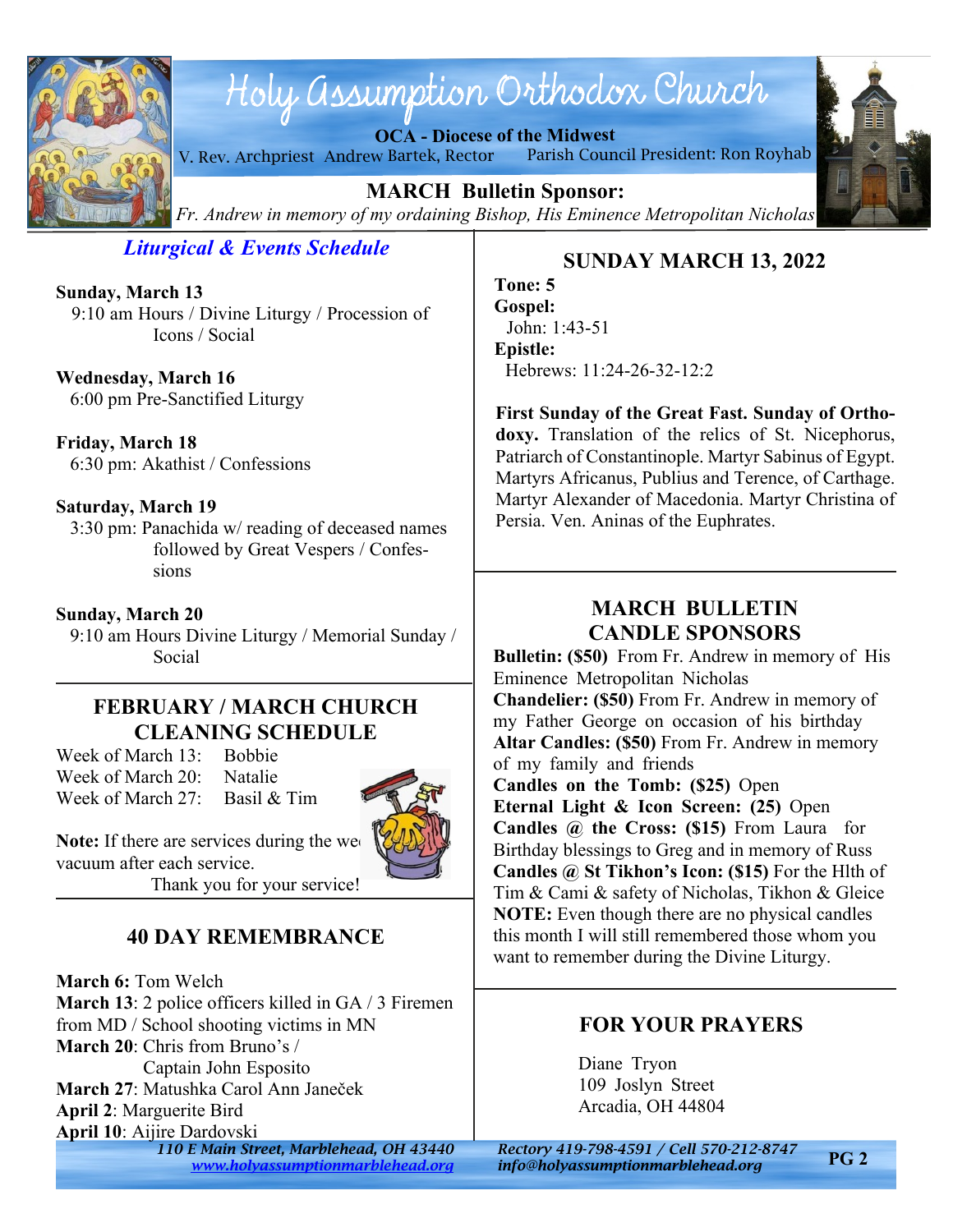## **MARCH: MONTHLY TITHE ONLY Goal Pledged per month: \$5,667 (average of \$1,307 per week)**

**March 6**: \$1,120

## **MARCH: OTHER INCOME Goal for the month in this category: \$4,000 (Average \$923 a week)**

**MARCH 6:** \$15 Vigils; \$500 donations; \$100 Holy Day Donations; \$50 Bulletin; \$50 Chandelier; \$50 Altar Candles

 **Total : \$765**

## **MARCH: RESTRICTED FUND DONATIONS**

**March 6:** \$100 Bookstore; \$125 Food Pantry; \$1,167 Ukraine Relief ; \$25 Tithely

## **VERY HUGE THANK YOU**

Thank you and God Bless you for this collection. The Church is also going to send \$1000 from the Catastrophic Fund. Out of this money we will be sending \$1000 to the National Church and \$1,167 to the Diocese.

# *CATASTROPHIC RELIEF FUND*

Purpose of fund: To provide some small financial assistance to a parishioner, family member or community member who has suffered a catastrophic event.

Funds will be offered at the discretion & blessing of the Rector and the discretion of the Board.

This money can also be used for outreach programs in the parish. Thank you and God bless!

## **MARCH LITURGICAL ATTENDANCE**

**Sunday, Feb. 27**: 14 attended Liturgy (3 were guests) /10 Communicants **Saturday, March 5:** 10 attended Vespers **Sunday, March 6**: 14 attended Liturgy (1 was a guest) / 11 communicants **Sunday, March 6**: 11 attended Forgiveness Vespers (1 being a guest) **Monday, March 7**: 10 attended Canon of St Andrew **Tuesday, March 8**: 9 attended the Canon of St Andrew **Wednesday, March 9**: 10 Attended the Canon of St Andrew

# **VIGILS 3/6/22**

**Susan Guzy 1** In loving memory of father Frank on his 20th anniversary of falling asleep. Vishnaya Pamyat

**Sandy Martin2** In loving memory of Marg, special intentions

**Natalie Twarek 3** In loving memory of dad and grandpa George, Birthday blessing to Ruth, Luke and Mariah, For the health of Amber, Nancy , Dottie, Joe Schutt, Jamie, Jim, Stephanie, Ron, Ezra, David, Helen Lis and Tina's dad, Earl, Matt, Tom, Loren, Joe, Sonya, Margi & Joe, Betty, Jackie, MaryAnn & Bob, Chuck, Bohdi, Diane, Stella, Jake, Cheryl, Pat and Karen

NOTE: Vigils will not be lit until April.

## **BUILDING / RESTORATION FUND**

Our 125<sup>th</sup> Anniversary is coming! Fund Purpose: To collect funds to pay for the restoration, repair and beautification of the building and parish room. This will avoid using general funds which are earmarked for budgetary items.

Please consider contributing generously to the *Building/Restoration Fund*.

*<www.holyassumptionmarblehead.org> info@holyassumptionmarblehead.org*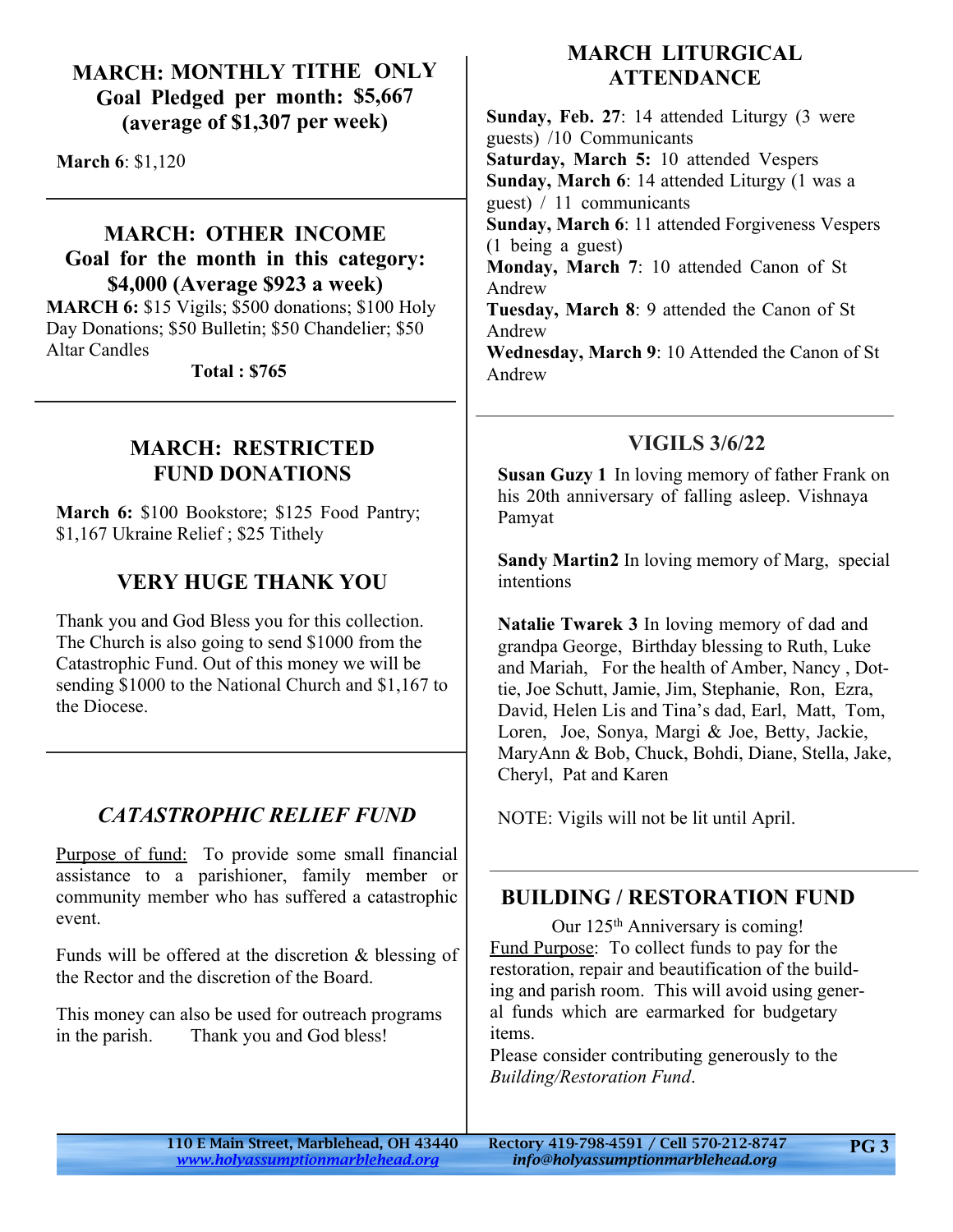#### **Update on the Financial Appeal for Ukrainian Refugee Relief**

Archpriest Alexander Rentel, Chancellor of the Orthodox Church in America, made the following statement on March 8:

In response to the appeal from His Beatitude Metropolitan Tikhon, the Orthodox Church in America has raised over \$433,000 today as of 2:00 PM EST. All the money collected will be sent shortly to ELEOS, the humanitarian agency of the Polish Orthodox Church, in order to assist them with humanitarian crisis in Poland because of the refugees fleeing the war in Ukraine.

The donation portal on oca.org/relief remains open, however, until the middle of next week, March 16, in order to receive further donations for this same purpose. Shortly after March 16, the Orthodox Church in America will make another transfer of money, whatever is collected by that point, to ELE-OS. Please note, the donation portal will shut down at the close of business on March 16, 2022.

#### **1st Sunday of Great Lent: Sunday of Orthodoxy Commemorated on March 13**

The first Sunday of Great Lent is called the Sunday of Orthodoxy because it commemorates the restoration of the Holy Icons and the triumph of the Orthodox Faith against the terrible heresy of the Iconoclasts, i.e. those heretics who refused to honor the Holy Icons. For more than a hundred years the Church was disturbed by the evil doctrine of iconoclasm.

The first Emperor to persecute the Church was Leo the Isaurian, and the last was Theophilos, the spouse of Saint Theodora (February 11), who reigned after her husband's death and re-established Orthodoxy in the time of Patriarch Methodios (June 14). Empress Theodora proclaimed publicly that we do not kiss the Icons as a sign of worship, nor do we honor them as "gods," but as images of their prototypes.

In the year 843, on the first Sunday of the Fast, Saint Theodora and her son, Emperor Michael, venerated the Holy Icons together with the clergy and

#### **Metropolitan Tikhon sends letter of support to Metropolitan Onufriy**

On Wednesday, March 2, His Beatitude Metropolitan Tikhon sent the following letter to His Beatitude Metropolitan Onufriy of Kyiv and all Ukraine.

Your Beatitude, Dear Brother and Concelebrant in the Lord's Mysteries:

Metropolitans Onufriy and Tikhon at the 18th All-American Council

During this time of unimaginable difficulty, I want to assure you of my prayers for you and for Ukraine. Please know that the Holy Synod, together with the clergy and faithful of the Orthodox Church in America are praying to the Almighty God bring this war to a just and quick end. May he also console the grieving, the wounded, the displaced, and the suffering. May he also keep eternally in his memory all those who have died in this unjust war.

Yours in Christ,

+Tikhon

Archbishop of Washington

Metropolitan of All America and Canada

the people. Since that time this event has been commemorated every year, because it was definitively determined that we do not worship the Icons, but we honor and glorify all the Saints who are depicted on them. We worship only the Triune God: the Father, the Son and the Holy Spirit, and no one else, neither a Saint, nor an Angel.

Originally, the Holy Prophets Moses, Aaron, and Samuel were commemorated on this Sunday. The Alleluia verses appointed for today's Liturgy reflect this older usage.

#### **READERS**

Friday, March 11 Tim Sunday, March 13 Tim Wednesday, March 16 Tim Sunday, March 20 Tim Wednesday, March 23 Tim Sunday, March 27 Tim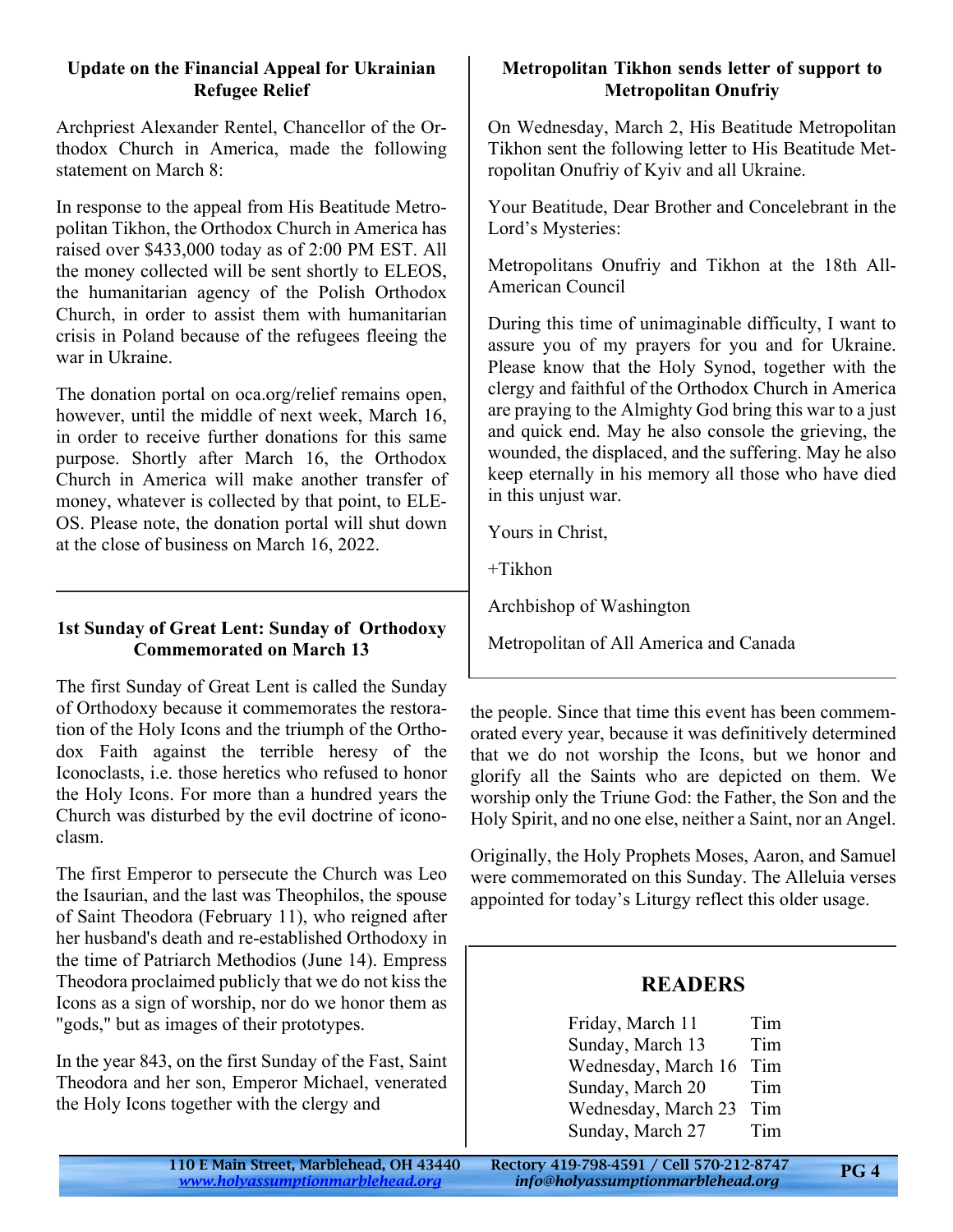#### **Beginning of Great Lent 2022**

#### **Archpastoral Message of His Beatitude Metropolitan Tikhon**

To the Clergy, Monastics, and Faithful of the Orthodox Church in America,

Dear Beloved Children in the Lord,

As we stand at this moment, the threshold of Great Lent, with all turmoil and violence unfolding in the world, the Lenten fast comes like a spring breeze to refresh our souls. It is a time during which we take stock of our hearts, discard the unnecessary things of this world, refocus our spiritual vision, and bring our pains and griefs before God's healing presence.

Even in the midst of everything we endure; a pandemic, social unrest, economic uncertainty, and now war in Ukraine, we must remember to always attend to doing good and becoming everbrighter beacons of Christ's light in this darkening world.

We hear this through the Prophet Isaiah, where the Lord tells us what distinguishes our true fast:

"Is not this the fast that I choose: to loose the bonds of wickedness, to undo the cords of the yoke, to let the oppressed go free, and to break every yoke?" (Is 58:6)

In this turbulent moment, the Fast is a call to freedom as children of God through our spiritual discipline. In our time, there are many "bonds of wickedness" and "cords of the yoke" which Lent urges us to loose—but above all, the sins which bind our souls.

We also remember that Lent calls us to control not just our stomachs but our eyes, hands, feet, and mind. We avoid gluttony of food, but likewise we ought to avoid gluttony of all sorts: in recreation, media, or conversation with others. As the Scriptures tell us, "Every athlete exercises self-control in all things" (1 Cor 9:25).

This Lent, be especially on guard with social media, which too easily inflames our passions, devours our time, and devolves into the "foolish

controversies" which Saint Paul warns us to avoid, "for they are unprofitable and futile" and only disturb our brothers and sisters in Christ (cf. Titus 3:9).

We are assured in the Letter to the Galatians that "For freedom Christ has set us free; stand fast therefore, and do not submit again to a yoke of slavery" (Gal 5:1). With these words we fast with cheerful hearts, because it is in our self-denial that we find freedom in the Resurrection.

So as we take up the spiritual disciplines given to us by our Lord, I pray that it is with a spirit of renewed commitment and not with a spirit of gloominess. Nor should we, as Christ warns, "look dismal, like the hypocrites, for they disfigure their faces that their fasting may be seen by men" (Mt 6:16). Great Lent is our much needed time of refreshment of the heart and cleansing of the soul, so that we may more clearly perceive the light of Christ on Great and Holy Pascha.

When we each ask God to "open to me the gates of repentance" this Lent, remember that we do not fast to earn God's love or to impress others around us. Over the next forty days we break the chains of sin and evil by controlling the things which control us—and so become free people. Let us run towards this freedom in the coming weeks.

Beloved children in the Lord, I conclude by directing you to keep in prayer those suffering in the calamity of war: the wounded, the grieving, and the displaced. Please also be of service to them in your charity and almsgiving this Lent. Remember also those who have been killed in this war. May God keep their memory eternal.

I humbly ask your forgiveness. May you have all the blessings of our Lord, God, and Savior Jesus Christ in your Lenten journey.

I remain sincerely yours in Christ,

+TIKHON

Archbishop of Washington

Metropolitan of All America and Canada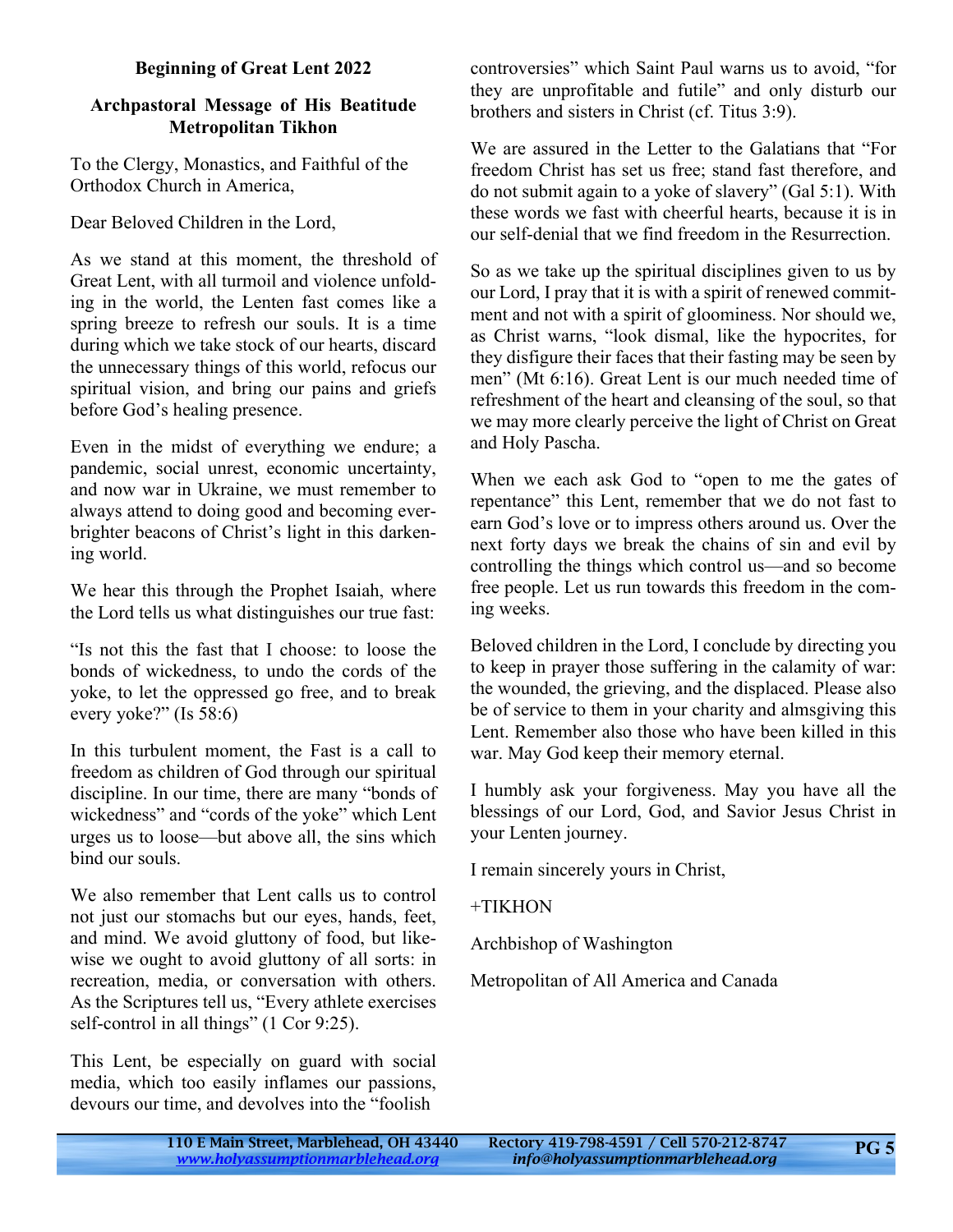## **PRAYER LIST- UPDATED MARCH 9**

**HIERARCH'S / CLERGY: His Beatitude, Metropolitan Herman; Archbishop Paul; Archbishop Benjamin from San Fransico; John Duranko** (Father's home pastor)**; James Gleason** (Father's Spiritual Father)**; Moses Berry; Gregory Grivna; Emilian Hutnyan; Joseph Von Klarr; Michael Kuzara; John Zabinko / Deacon Paul Gansle, Deacon Peter Rentsch, Deacon Michael Wison / Sub-deacon Wylie Meath**

**MATUSHKII: Pani Patricia Duranko; Susan Dank; Virgina Lecko; Maura McCarntey; Roberta Spengler; Margaret Zabinko**

**PARISHIONERS & THEIR FAMILIES: James Bargdill (**Schutt); **John Beadle** (Elchisco); **Maryann Cook** (Twarek); **Michael Glovinsky; Heidi Golob; Shirley Gresh (**Glovinsky); **Joseph Habegger** (Kovach); **Charisse** (Hileman); **Betty Kovach**; **David LaValle** (Fr); **Helen Lis**; **David Mazurik; Child Stella Miller** (Elchisco); **Nancy Naiser** (Royhab); **Pat Rentz; Earl Rindfleisch**; **Helen Jean Rofkar (**Elchisco); **Joe Rose; Sonya Rose; Ron Royhab; Maryann Royhab; Stephanie Royhab; Joe Schutt; Dacia Snider** (Hileman); **Diane Tryon; Greg Tyron; Tom Twarek; Child Bodhi (**Cassell); **Kathryn Tryon & her unborn child**

**OTHER REQUESTS: Mary Dank** (ABL); **Layne Demkosy** (Fr); **Paul Demkosky** (Fr.); **Marge Dziama; Child Ezra; Baby Finn** (Cassell); **Zoe Finley** (ABL);; **Ruthe Flewelling**; **Ben Franklin** (Kovach); **Dorothy Goldman (**Twarek); **Donald Gresh** (Glovinsky); **Natalie Henning** (Twarek); **Andrea Joy** (Kovach); **Ann Marie Krynock** (Timko); **Maria** (ABL); **Jake Lipstraw** (Twarek); **Mark Ludvik** (Guzy); **Mark Masica (**Kovach); **Pauline Meath** (Fr)**; Karen Muzyka (**fr); **Noah** (ABL); **Jamie Philpot** (Twarek);**William Romanchak** (Fr); **Sandy Scafaria** (Hileman); **Nancy Sitzler** (Twarek) **Loren Welch** (Fr); **Tanya Wolfe** (Fr.); **Chuck Wiedenhoft (**Twarek); **Sara** (Jake)**; Chris Quotap (**Fr); **Zoland Zile** (Fr.); **Molly and her unborn child (Fr.)**

**MILITARY: Alex, Nathan Brown, Craig Cassell, Cory Deaton , Jake Ellithorpe, Jordan Fulton, Alena Grabavoy, Nicholas & Tikhon, Cory Deaton, Alex Zarnow**

**CAPTIVES: Metropolitan Paul (Orthodox Archdiocese of Aleppo), Archbishop John Syriac Archdiocese of Aleppo, The UN & IOCC humanitarian aid workers in & around Syria; Those suffering persecution in Iraq, Syria, Israel, Egypt, Ukraine and throughout the world**



**NOTE: ABL (Archbishop's request) / Please let Fr. Andrew know who can come off the list or be put on.**



#### **115 Years Ago: the First All-American Sobor**

As the Orthodox Church in America prepares for the 20th All-American Council, projected for July 18- 22, 2022 in Baltimore, MD, let us reflect on the first such council, the First All-American Sobor convened 115 years ago on March 5-7, 1907, and on the preparatory work leading up to it that took place under the visionary leadership of Saint Patriarch Tikhon, who was then Archbishop of the Aleutians and North America.

While the seeds for the convocation of the First Sobor were sown by Archbishop Tikhon throughout the years of his ministry in North America, the first

major step toward the Sobor was taken in 1905 at a gathering of a dozen leading clergy convened by Archbishop Tikhon in Cleveland, OH on June 2, 1905, where they had just attended the ROCMAS (Russian Orthodox Catholic Mutual Aid Society) convention. The ROCMAS was a federation of local brotherhoods devoted to mutual aid for its members and building up the Orthodox Church. The purpose of the clergy gathering was to discuss key issues in the life of the North American Diocese (the "Mission" as it was often called). Among those who gathered were two priests who, in addition to Saint Tikhon, are now recognized as saints: Saints Alexander Hotovitzky and John Kochurov. *Con't Next Page*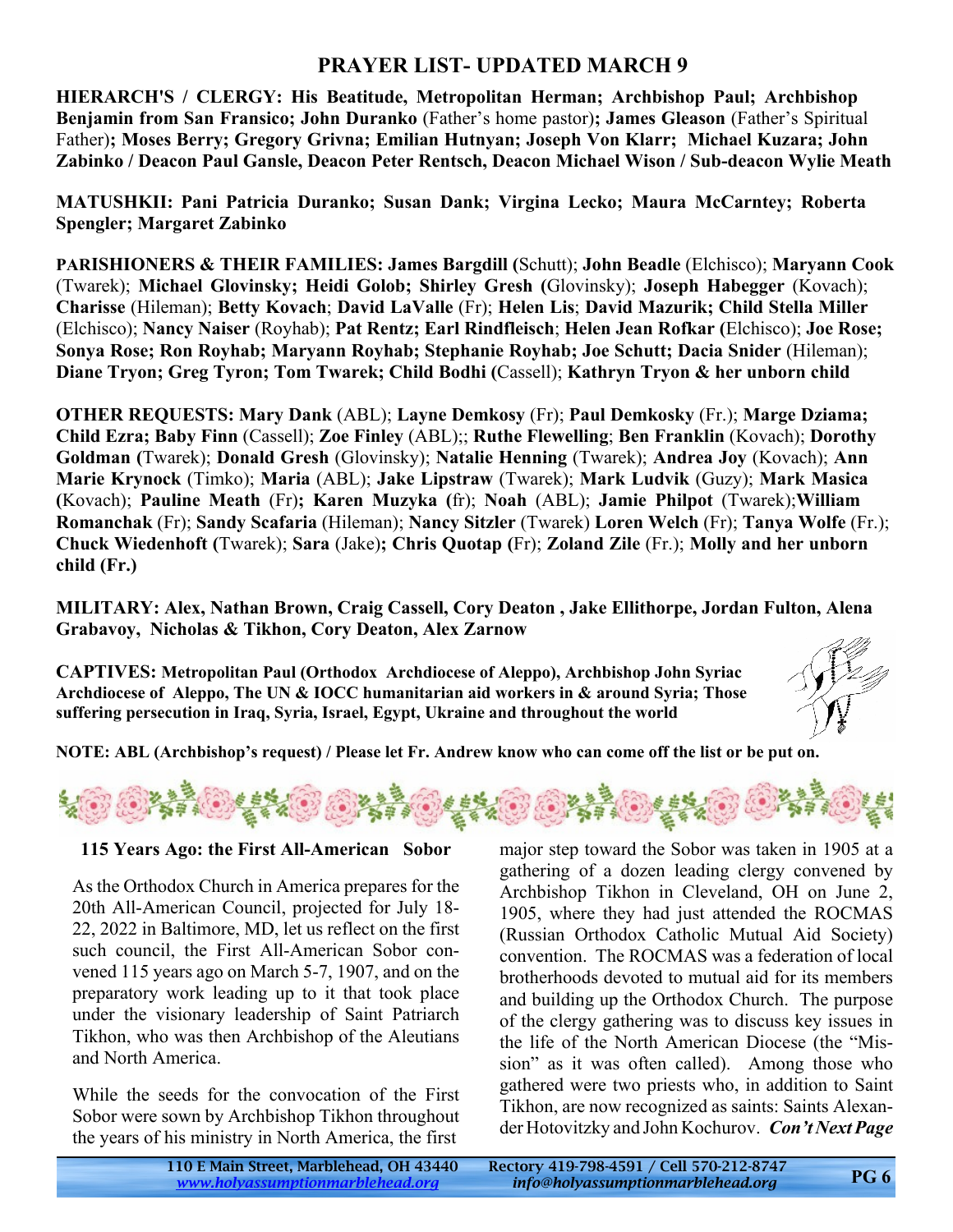| <b>MARCH Celebrations</b>    |                                                                                                                                                                                      |                                                                                                                                                                                        |  |  |
|------------------------------|--------------------------------------------------------------------------------------------------------------------------------------------------------------------------------------|----------------------------------------------------------------------------------------------------------------------------------------------------------------------------------------|--|--|
| <b>ANNIVERSARIES</b>         | <b>BIRTHDAYS</b>                                                                                                                                                                     |                                                                                                                                                                                        |  |  |
| 24- Chris & Lindsay Lariccia | 1-Marilynn Calzone<br>2- Lori Batura<br>3- Tony Monastra<br>7- Tamera Blackford<br>8- Rachel Adamcio<br>8- Ruth Sheller<br>11- Jason Monschein<br>16- Paul Bojan<br>16- Claudia Zile | 20- Luke Welch<br>20- Lydia Welch<br>21- Brooklyn Lariccia<br>22- Ariana Holmes<br>23- Mason Monschein<br>26- Rachel Sumner<br>30- Bobbie Royhab<br>30- Fred Cassell<br>31- Greg Mazur |  |  |

#### *First All American Council Con't*

At this gathering, a consensus emerged that a Sobor (council) of representatives from throughout the diocese was needed to deliberate on the needs of the diocese and to make appropriate decisions to address them. It was also decided that a regional clergy gathering to flesh out the Sobor's agenda should take place in Old Forge, PA two months later on August 2. The publication of the decisions of the Cleveland meeting in the diocesan periodical (American Orthodox Messenger, popularly known as the Vestnik) prompted a flurry of articles by various authors on the necessity of adhering to the principles of conciliarity to invigorate the life of the Church as a living organism. It was noted that the conciliar consciousness of clergy in America differed from the mindset of clergy in Russia where church administration was bogged down by state bureaucracy.

Bishop Raphael (Hawaweeny) of Brooklyn, presided over the meeting in Old Forge, attended by over a

dozen clergy (including four who are now saints), as Archbishop Tikhon was unable to attend due to archpastoral duties on the West Coast. The meeting recommended that the Sobor take place in New York as soon as the upcoming transfer of the diocesan see from San Francisco to New York would be finalized and decided that the general theme of the Sobor should be church growth, which Archbishop Tikhon later formulated as "How to expand the Mission." The election of parish rectors by the faithful by secret ballot was also discussed. It was decided that the new monastery in South Canaan, PA should be named for Saint Tikhon of Zadonsk, in honor of the Archbishop's heavenly patron.

Transfer of the diocesan see to New York was finalized in September 1905, however, the Sobor did not take place immediately, nor even in 1906. The reasons for the delay were largely financial. It seems that neither the diocese nor the parishes had funds available to cover the travel costs for attendees of the Sobor. *Con't Next Page*

| <b>MARCH Reposed</b>             |                                  |  |
|----------------------------------|----------------------------------|--|
| 1- George Danchisen (2018)       | 23- Eva Pondillo $(2001)$        |  |
| 3- Anna Stoyka (2018)            | 23 - Ella Mazurik (1985)         |  |
| 4- Andrew Mazur (2001)           | 23- Francis Mitchell (2008)      |  |
| $6$ - Frank Guzy (2002)          | 23- Barbara Ann Wasylenko (2017) |  |
| 8 - Mat. Sonya Tutko (2021)      | 25- Pani Janette Moriak (1997)   |  |
| 11 - Ella Mazur (1918)           | 25- David Chikerotis (2019)      |  |
| 13- Metropolitan Nicholas (2011) | 29- Todd Pollack (2019)          |  |
| 13- Richard Michael Benya (1983) | 29- Carolyn Woodward (2000)      |  |
| 13- George Malchisky Sr (1980)   | 30- John Rofkar (2019)           |  |
| 17- Frank Holodnak (1961)        | Michael Elchisko (1909)          |  |
| 21 - Tai Whitham                 | Helen Millie (1910)              |  |
|                                  | George Danchisen (1912)          |  |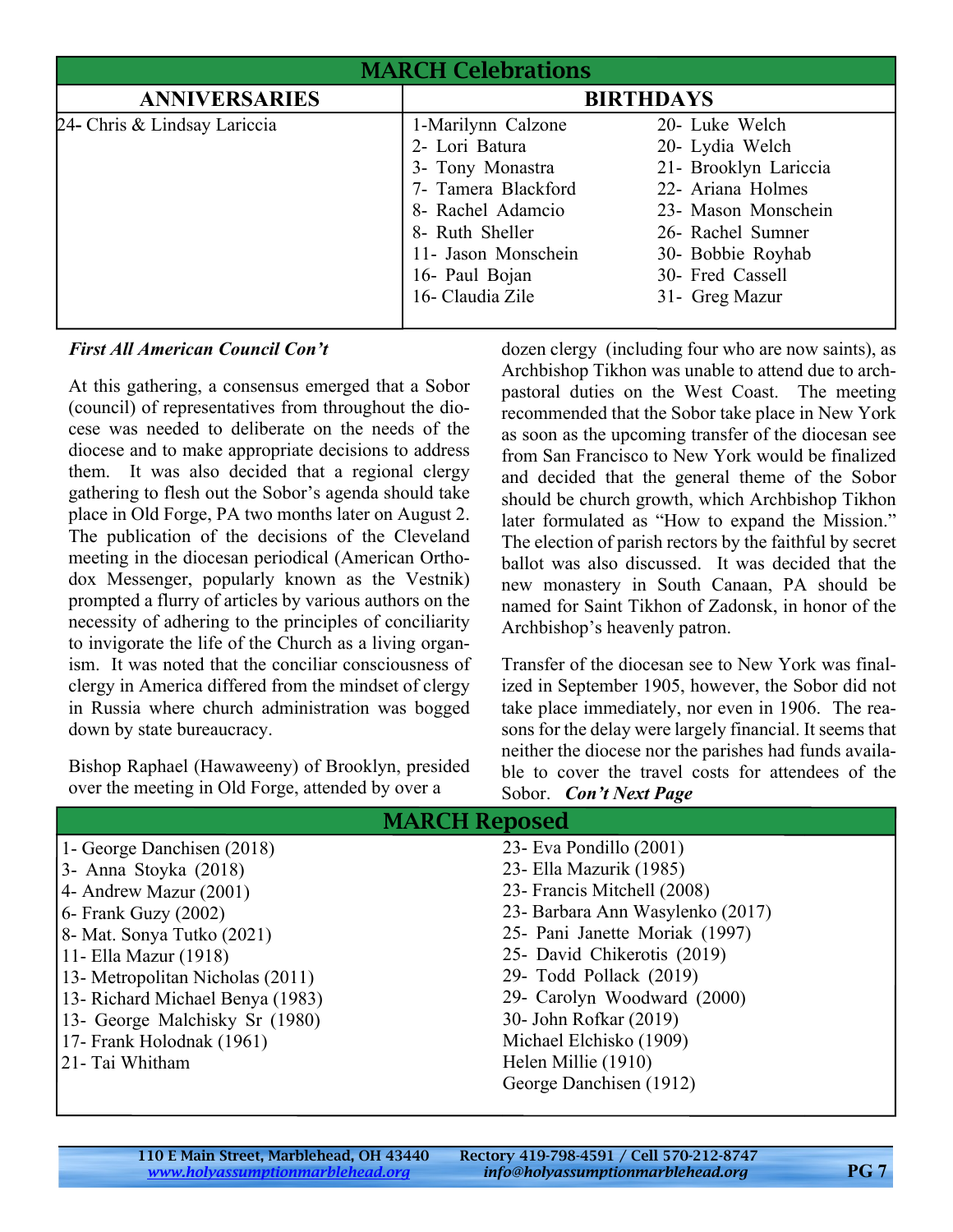#### **Hebrews 11:24-26, 32-12:2 (Epistle)**

By faith Moses, when he became of age, refused to be called the son of Pharaoh's daughter, choosing rather to suffer affliction with the people of God than to enjoy the passing pleasures of sin, esteeming the reproach of Christ greater riches than the treasures in Egypt; for he looked to the reward. And what more shall I say? For the time would fail me to tell of Gideon and Barak and Samson and Jephthah, also of David and Samuel and the prophets: who through faith subdued kingdoms, worked righteousness, obtained promises, stopped the mouths of lions, quenched the violence of fire, escaped the edge of the sword, out of weakness were made strong, became valiant in battle, turned to flight the armies of the aliens. Women received their dead raised to life again. Others were tortured, not accepting deliverance, that they might obtain a better resurrection. Still others had trial of mockings and scourgings, yes, and of chains and imprisonment. They were stoned, they were sawn in two, were tempted, were slain with the sword. They wandered about in sheepskins and goatskins, being destitute, afflicted, tormented – of whom the world was not worthy. They wandered in deserts and mountains, in dens and caves of the earth. And all these, having obtained a good testimony through faith, did not receive the promise, God having provided something better for us, that they should not be made perfect apart from us. Therefore we also, since we are surrounded by so great a cloud of witnesses, let us lay aside every weight, and the sin which so easily ensnares us, and let us run with endurance the race that is set before us, looking unto Jesus, the author and finisher of our faith, who for the joy that was set before Him endured the cross, despising the shame, and has sat down at the right hand of the throne of God.

# **John 1:43-51 (Gospel)**

The following day Jesus wanted to go to Galilee, and He found Philip and said to him, "Follow Me." Now Philip was from Bethsaida, the city of Andrew and Peter. Philip found Nathanael and said to him, "We have found Him of whom Moses in the law, and also the prophets, wrote – Jesus of Nazareth, the son of Joseph." And Nathanael said to him, "Can

anything good come out of Nazareth?" Philip said to him, "Come and see." Jesus saw Nathanael coming toward Him, and said of him, "Behold, an Israelite indeed, in whom is no deceit!" Nathanael said to Him, "How do You know me?" Jesus answered and said to him, "Before Philip called you, when you were under the fig tree, I saw you." Nathanael answered and said to Him, "Rabbi, You are the Son of God! You are the King of Israel!" Jesus answered and said to him, "Because I said to you, 'I saw you under the fig tree,' do you believe? You will see greater things than these." And He said to him, "Most assuredly, I say to you, hereafter you shall see heaven open, and the angels of God ascending and descending upon the Son of Man."

### *First All American Council Con't*

Nevertheless, lively discussion of the necessity of the Sobor and of its agenda continued in the Vestnik. Saint Tikhon, personally, immersed himself in preparation for the Sobor, which he considered an event of outmost importance for the diocese. He even sought input from Saint Nicholas of Japan, who responded with detailed information on ecclesial governance within the Japanese diocese.

Finally, in January 1907, an announcement appeared in the Vestnik declaring the convocation of the Sobor in early March 1907 in Mayfield, PA, in conjunction with the ROCMAS convention. This was a cost saving measure, as delegates who were traveling to the convention would have their travel expenses covered and could attend the Sobor without additional cost. Every parish was to be represented by its priest and a layman. Decisions of the Sobor, once confirmed by the Archbishop, were to be binding on all parishes, even on those who had not sent representatives to the Sobor.

Less than a month before the Sobor, the North American Diocese was shaken by the news that its beloved ruling hierarch was being transferred to the see of Yaroslavl. In practical terms, this threatened the very convocation of the Sobor. At the very least, the nature of its decisions would be only advisory and not legislative, pending the assignment of a new ruling hierarch of the diocese with the authority vested in him to approve and implement its decisions. The Diocesan Administration *Con't Next Page*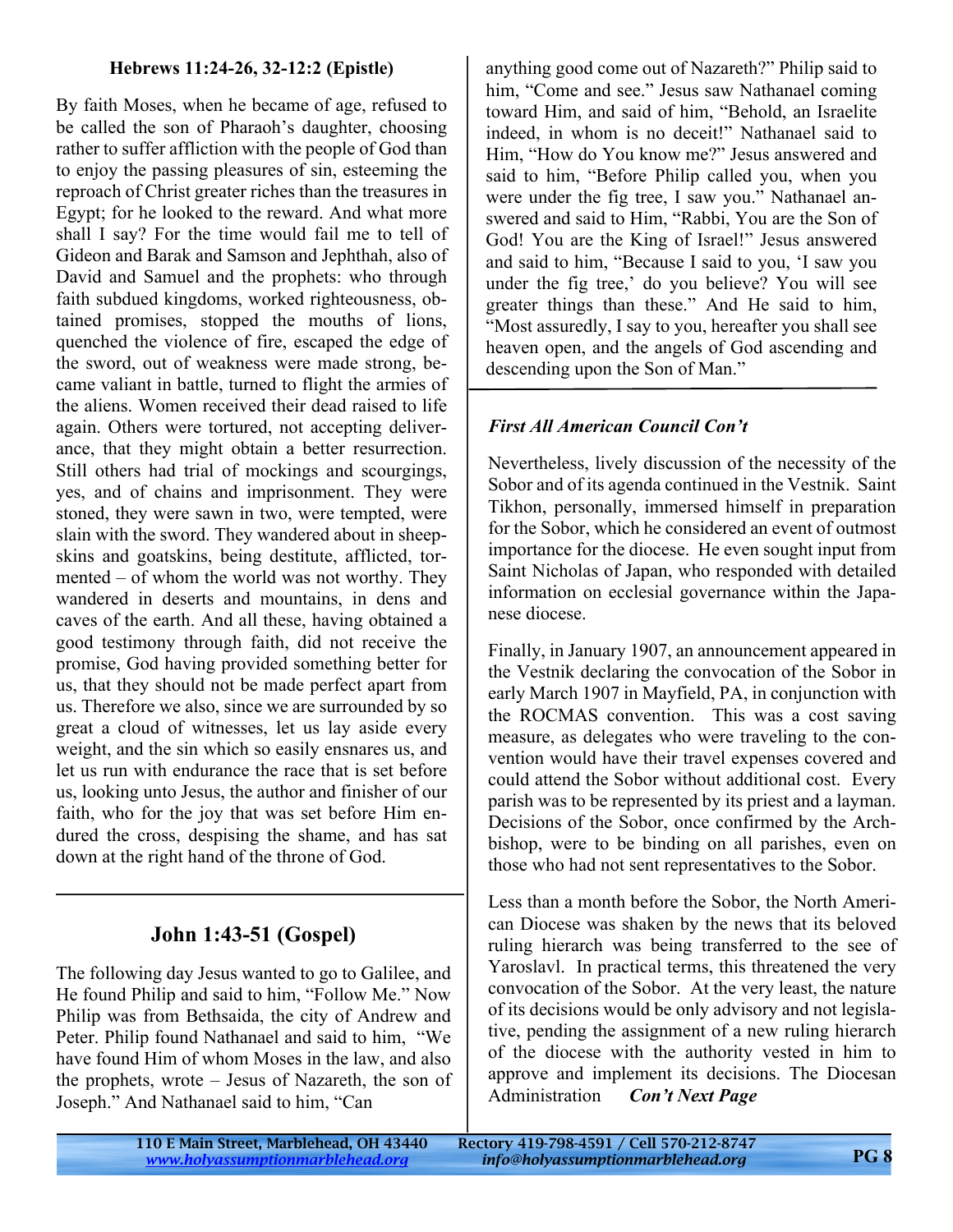#### *First All American Council Con't*

sought direction regarding the Sobor from auxiliary Bishop Innocent (Pustynsky) of Alaska, who had been appointed temporary administrator of the diocese. Bishop Innocent directed that the Sobor should meet as scheduled and authorized Archbishop Tikhon to preside over the Sobor and to provide guidance throughout its sessions.

Another departure from the plans for the Sobor concerned the time allotted for its sessions. The ROCMAS convention was due to complete its business by Wednesday, March 6, leaving the rest of the week free for the sessions of the Sobor. However, as the convention got underway it became apparent that the entire ROCMAS statute required detailed review, extending the convention until Saturday. The contracted sessions of the Sobor could take place only when ROCMAS was not in session. As a result, the Sobor, with a truncated agenda, met for only seven hours over three evening and one morning session.

After leading a prayer service on Tuesday afternoon, March 5, Archbishop Tikhon delivered introductory remarks at the opening of the preliminary meeting. Election of a Sobor chairman was then conducted by secret ballot. Father Alexander Hotovitzky received 25 votes, which was a majority. As Father Alexander was very actively involved in the work of the ROCMAS convention, he declined the responsibility of chairing the Sobor. Father Leonid Turkevich who had received 13 votes was then tasked with the chairmanship, while Father Hotovitzky was appointed Sobor secretary. While the files of the OCA Archives do not contain a list of participants in the First Sobor, based on the number of votes that constituted a majority (25), we can deduce that there were less than 50 delegates in attendance.

At its first session that evening, the Sobor deliberated the council theme as formulated by Archbishop Tikhon "How to expand the Mission". The word "Mission" here denoted the diocese, the entire ecclesial structure in North America. The Sobor examined the legal standing of the church under civil law. Most parish communities were incorporated, but legal counsel recommended that the church postpone obtaining a charter of incorporation for the

diocese until some prerequisites were met. The church would need an official name and a statute to delineate organizational structure. In deliberating a name, it was generally acknowledged that the church thought of herself as the "Holy, Orthodox, Catholic and Apostolic Church" encompassing all peoples, languages and the universe, but the Sobor ultimately decided that the official name of the Mission should be: "The Russian Orthodox Greek Catholic Church in North America, under the jurisdiction of the hierarchy from the Church of Russia."

The second session of the Sobor the following evening began with discussion of conditions for the opening and organization of new parishes, but it was agreed that funding issues need to be resolved beforehand. It was noted that the Mission consists of parishes that are completely funded by the diocese, those that are selffunded and those whose funding is shared equally by the diocese and the parish, itself. Diocesan income from the Holy Synod in Russia and through receipts from parishes was limited, and therefore, it was critical that parishes become self-funding as quickly as possible, though this was often difficult to achieve. A committee of six delegates (3 priests, 3 lay) including Saint Basil Martysz was chosen by the Sobor and charged with devising a just funding system for the Sobor's consideration the following day.

At the Sobor's third session, conducted the following evening, the committee delivered a report detailing the complexities of charting a workable funding structure for parishes that would include reasonable clergy salary scales and would be affordable for both the diocese and the parishes. After extensive discussion, the Sobor decided to immediately appoint a new committee of seven members composed of a psalm-reader as well as three priests and three laity with one priest and one layman from each of the three funding classes of parishes discussed the previous day. The most prominent member of the committee was Saint Alexander Hotovitzky. The Sobor determined that a major factor for financial structure would be stipulations to define the relationship between parishes and the diocese. Therefore, the committee was also charged with drafting a statute for the diocese. Further decisions on all of these key issues were to be deferred to future Sobors, which, it was decided, would be convoked regularly.

After adjourning at 9:30 pm *Con't Next Page*

| 110 E Main Street, Marblehead, OH 43440 | Rectory 419-798-4591 / Cell 570-212-8747         | PG <sub>9</sub> |
|-----------------------------------------|--------------------------------------------------|-----------------|
| www.holyassumptionmarblehead.org        | $\blacksquare$ info@holyassumptionmarblehead.org |                 |